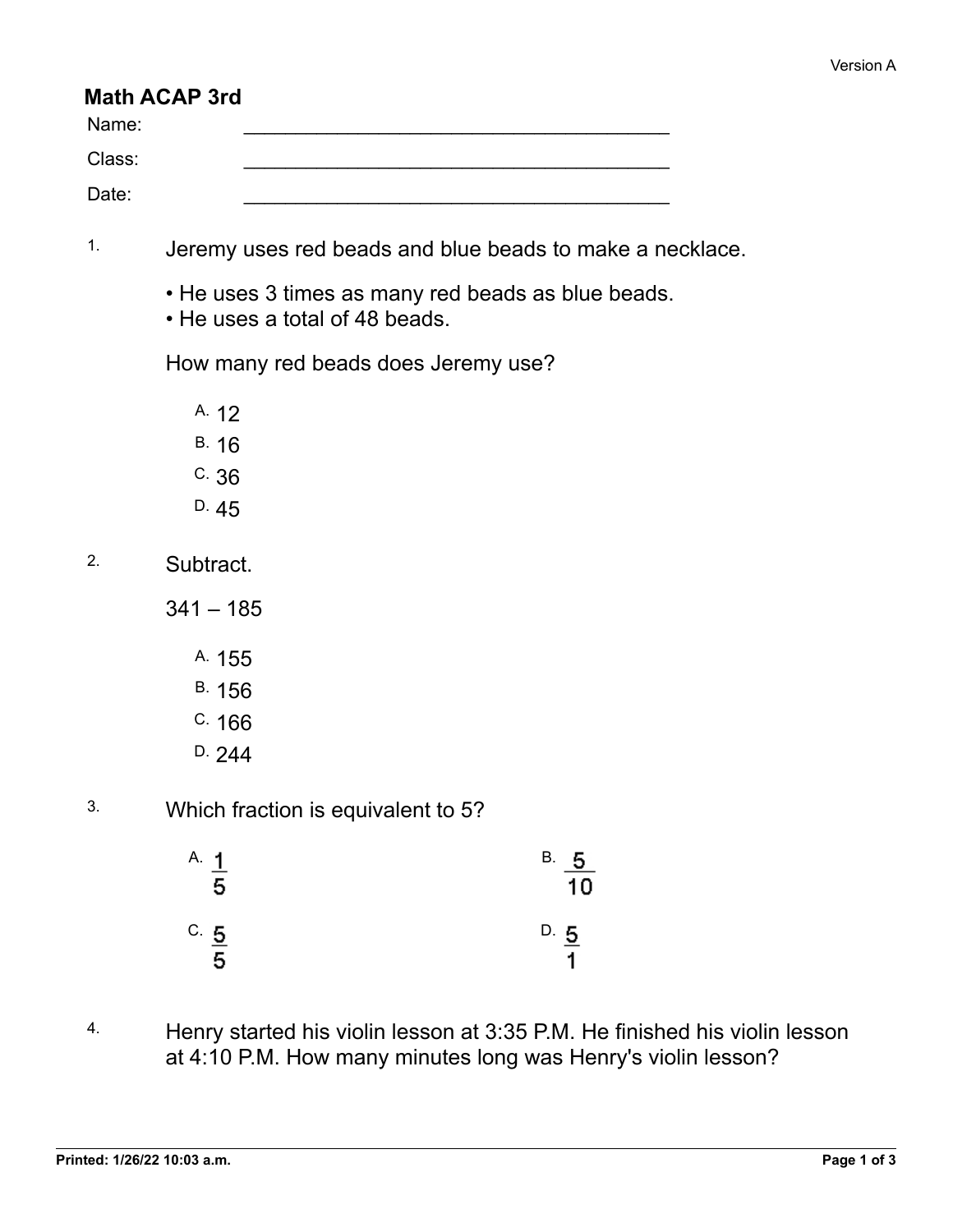5. A rectangle tiled in unit squares is shown.



Select the **two** expressions that can be used to find the area of the rectangle in square units.

A. 
$$
6 \times 5
$$
  
\nB.  $7 \times 4$   
\nC.  $5 + 5 + 6 + 6$   
\nD.  $(4 \times 2) + (4 \times 5)$   
\nE.  $(5 \times 2) + (5 \times 4)$   
\nE.  $2 + 2 + 4 + 4 + 5 + 5$